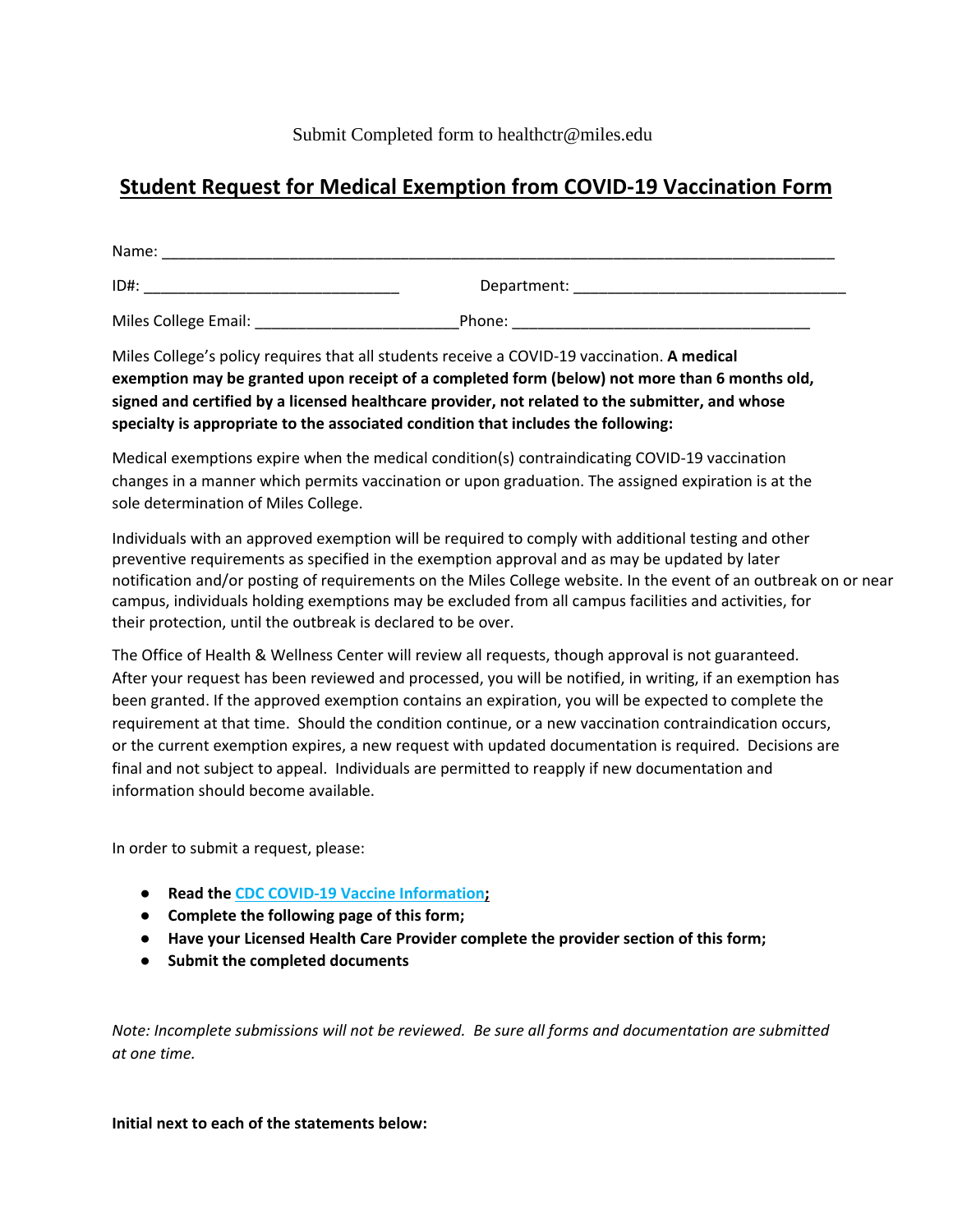| I request exemption from the COVID-19 vaccination requirements due to my current medical<br>condition. I understand and assume the risks of non-vaccination. I accept full responsibility<br>for my health, thus removing liability from Miles College to the required vaccination.<br>I understand that as I am not vaccinated, in order to protect my own health and the health of<br>the community, I will comply with additional COVID-19 testing requirements and other<br>preventive guidance.<br>I understand that in the event of an outbreak or threatened outbreak, I may be temporarily<br>excluded from MilesCollege facilities and approved activities (including but not limited to<br>College-owned housing). I agree to comply with these restrictions and accept<br>responsibility for communicating with faculty and advisors as appropriate to allow compliance<br>with health and safety requirements for unvaccinated individuals. I further understand that<br>restrictions from Miles College facilities, including but not limited to classes and living<br>spaces, does not entitle me to any reduction in tuition, housing charges, or other Miles<br>College fees.<br>Should I contract COVID-19, I will <i>immediately</i> report it to Miles College (email to<br>Healthctr@miles.edu) and comply with all isolation and quarantine procedures<br>specified by Miles College and remove myself from the Miles College community if so<br>advised.<br>I acknowledge that I have read the CDC COVID-19 Vaccine Information.<br>I understand that this exemption will expire when the medical condition(s) contraindicating |
|-------------------------------------------------------------------------------------------------------------------------------------------------------------------------------------------------------------------------------------------------------------------------------------------------------------------------------------------------------------------------------------------------------------------------------------------------------------------------------------------------------------------------------------------------------------------------------------------------------------------------------------------------------------------------------------------------------------------------------------------------------------------------------------------------------------------------------------------------------------------------------------------------------------------------------------------------------------------------------------------------------------------------------------------------------------------------------------------------------------------------------------------------------------------------------------------------------------------------------------------------------------------------------------------------------------------------------------------------------------------------------------------------------------------------------------------------------------------------------------------------------------------------------------------------------------------------------------------------------------------------------------------------------|
|                                                                                                                                                                                                                                                                                                                                                                                                                                                                                                                                                                                                                                                                                                                                                                                                                                                                                                                                                                                                                                                                                                                                                                                                                                                                                                                                                                                                                                                                                                                                                                                                                                                       |
|                                                                                                                                                                                                                                                                                                                                                                                                                                                                                                                                                                                                                                                                                                                                                                                                                                                                                                                                                                                                                                                                                                                                                                                                                                                                                                                                                                                                                                                                                                                                                                                                                                                       |
|                                                                                                                                                                                                                                                                                                                                                                                                                                                                                                                                                                                                                                                                                                                                                                                                                                                                                                                                                                                                                                                                                                                                                                                                                                                                                                                                                                                                                                                                                                                                                                                                                                                       |
|                                                                                                                                                                                                                                                                                                                                                                                                                                                                                                                                                                                                                                                                                                                                                                                                                                                                                                                                                                                                                                                                                                                                                                                                                                                                                                                                                                                                                                                                                                                                                                                                                                                       |
|                                                                                                                                                                                                                                                                                                                                                                                                                                                                                                                                                                                                                                                                                                                                                                                                                                                                                                                                                                                                                                                                                                                                                                                                                                                                                                                                                                                                                                                                                                                                                                                                                                                       |
| vaccination changes in a manner which permits vaccination.                                                                                                                                                                                                                                                                                                                                                                                                                                                                                                                                                                                                                                                                                                                                                                                                                                                                                                                                                                                                                                                                                                                                                                                                                                                                                                                                                                                                                                                                                                                                                                                            |
| I understand and agree to comply with and abide by all Miles College COVID-19 policies<br>and procedures.                                                                                                                                                                                                                                                                                                                                                                                                                                                                                                                                                                                                                                                                                                                                                                                                                                                                                                                                                                                                                                                                                                                                                                                                                                                                                                                                                                                                                                                                                                                                             |
| I understand that this exemption is only valid for the approved period and I may need to<br>submit a new request for any subsequent changes, new medical contraindications, or on<br>expiration of an approved exemption.                                                                                                                                                                                                                                                                                                                                                                                                                                                                                                                                                                                                                                                                                                                                                                                                                                                                                                                                                                                                                                                                                                                                                                                                                                                                                                                                                                                                                             |
| I authorize my licensed health care provider to provide Miles College with medical<br>information about my medical exemption for the COVID-19 vaccination.                                                                                                                                                                                                                                                                                                                                                                                                                                                                                                                                                                                                                                                                                                                                                                                                                                                                                                                                                                                                                                                                                                                                                                                                                                                                                                                                                                                                                                                                                            |
| I certify that the information I have provided on and in connection with this request is<br>accurate and complete as of the date of this submission. I understand this exemption may be<br>revoked and I may be subject to Miles College disciplinary action if any false information<br>has been used to request an exemption.                                                                                                                                                                                                                                                                                                                                                                                                                                                                                                                                                                                                                                                                                                                                                                                                                                                                                                                                                                                                                                                                                                                                                                                                                                                                                                                       |

Printed Name: \_\_\_\_\_\_\_\_\_\_\_\_\_\_\_\_\_\_\_\_\_\_\_\_\_\_\_\_\_\_\_\_\_\_\_\_\_\_\_\_\_\_\_\_\_\_\_\_\_\_\_\_\_\_\_\_\_\_\_\_\_\_\_\_\_\_\_\_\_\_\_\_\_

Signature: \_\_\_\_\_\_\_\_\_\_\_\_\_\_\_\_\_\_\_\_\_\_\_\_\_\_\_\_\_\_\_\_\_\_\_\_\_\_\_\_\_\_\_\_\_\_\_\_\_\_\_\_\_\_\_\_\_\_\_\_\_\_\_\_\_\_\_\_\_\_\_\_\_\_\_\_

Date: \_\_\_\_\_\_\_\_\_\_\_\_\_\_\_\_\_\_\_\_\_\_\_\_\_\_\_\_\_\_\_\_\_\_\_\_\_\_\_\_\_\_\_\_\_\_\_\_\_\_\_\_\_\_\_\_\_\_\_\_\_\_\_\_\_\_\_\_\_\_\_\_\_\_\_\_\_\_\_\_

| ID# | Miles College Email: |  |
|-----|----------------------|--|
|     |                      |  |

Phone Number: \_\_\_\_\_\_\_\_\_\_\_\_\_\_\_\_\_\_\_\_\_\_\_\_\_\_\_\_\_\_\_\_\_\_\_\_\_\_\_\_\_\_\_\_\_\_\_\_\_\_\_\_\_\_\_\_\_\_\_\_\_\_\_\_\_\_\_\_\_\_\_\_

☐ By checking this box and typing my name above, I understand and agree that I am submitting this document electronically and that it is the legal equivalent of having placed my handwritten signature on the submitted document.

Date: \_\_\_\_\_\_\_\_\_\_\_\_\_\_\_\_\_\_\_\_\_\_\_\_\_\_\_\_\_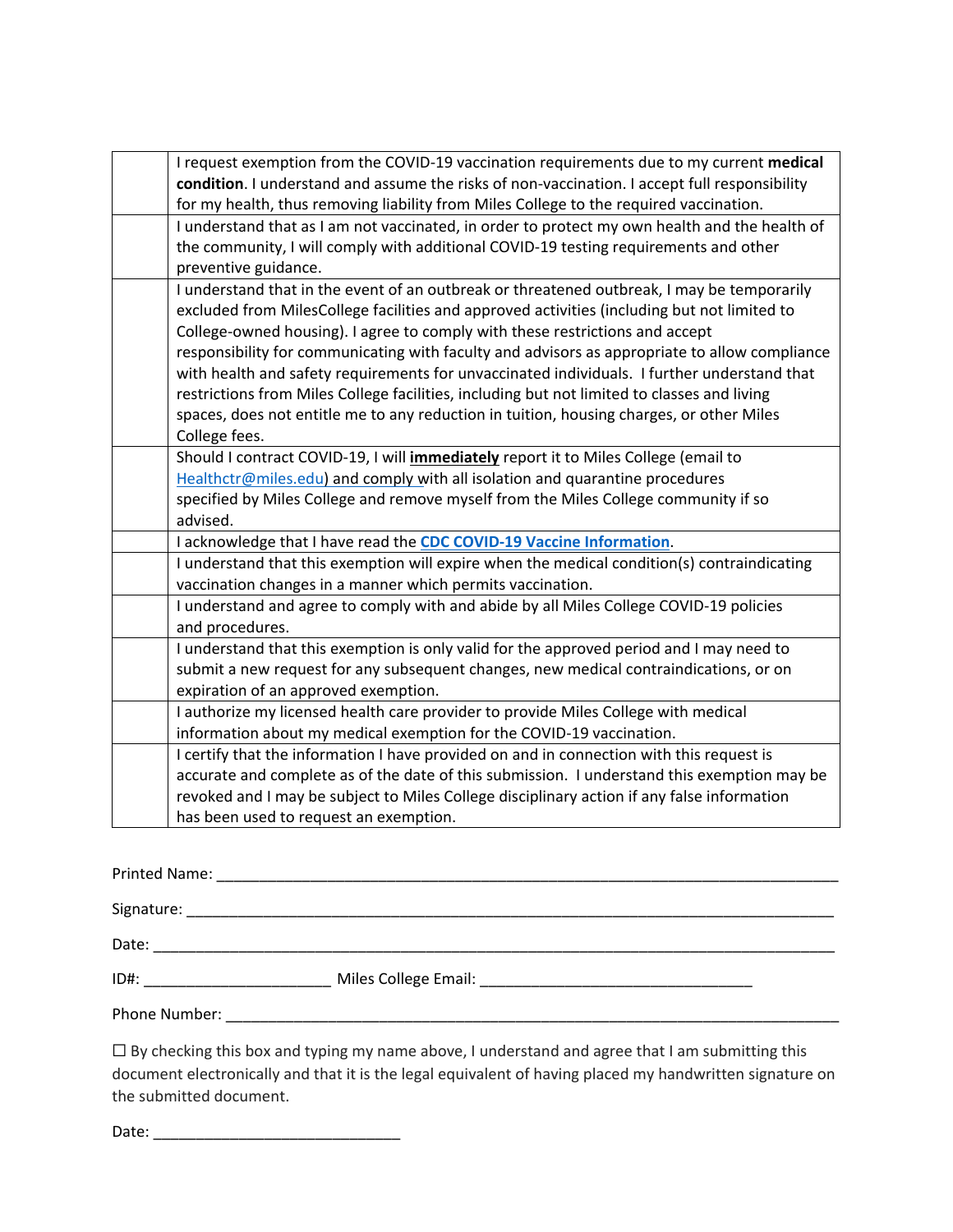#### **Attention Health Care Provider:**

Miles College policy requires that all students receive a COVID-19 vaccination.

\_\_\_\_\_\_\_\_\_\_\_\_\_\_\_\_\_\_\_\_\_\_\_\_\_ (insert patient's name) is requesting a medical exemption from this vaccination requirement. A medical exemption may be allowed for certain recognized contraindications.

**Please certify below the medical reason that your patient should not be immunized for COVID-19 by completing this form and attaching available supporting documentation.** Information provided on this form will be reviewed by a confidential committee in consideration of the exemption request.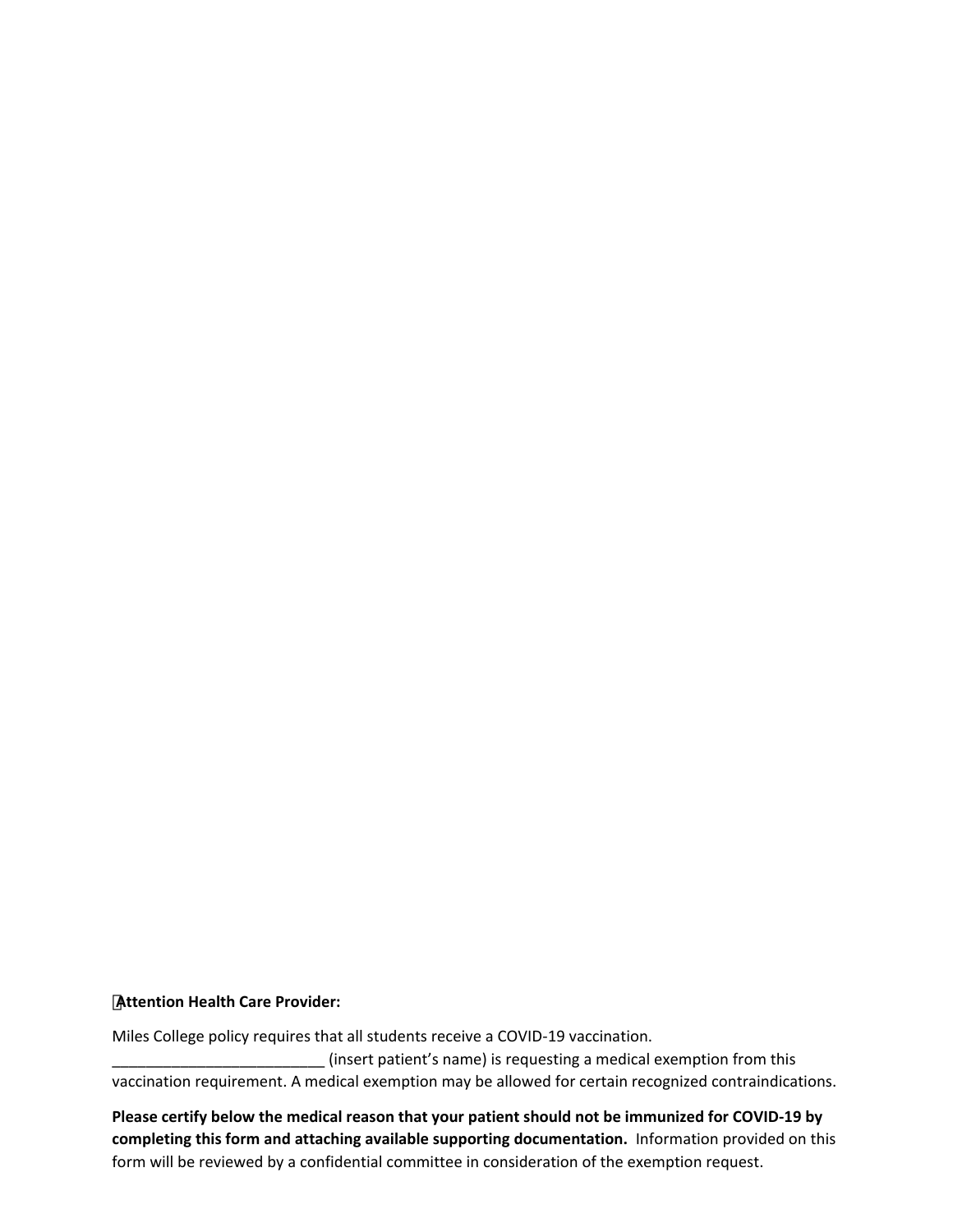# **Option 1 - Allergy**

\_\_ A documented history of a severe allergic reaction to any component of a COVID-19 vaccine or to a substance that is cross-reactive with a component. Please indicate which of the following vaccines are contraindicated and name the components, by vaccine NOTE: since egg free vaccine is available, history of egg allergy will not be accepted as a routine medical exemption.

- Moderna List the component(s): \_\_\_\_\_\_\_\_\_\_\_\_\_\_\_\_\_\_\_\_\_\_\_\_\_\_\_\_\_\_\_\_\_\_\_\_\_\_\_\_\_\_\_\_\_\_\_\_\_\_
- Pfizer List the component(s):
- Janssen/Johnson&Johnson List the component(s): \_\_\_\_\_\_\_\_\_\_\_\_\_\_\_\_\_\_\_\_\_\_\_\_\_\_\_\_

\_\_ A documented history of a severe allergic reaction after a previous dose of the COVID-19 vaccine

Please indicate to which vaccine the patient had a reaction and the date of the vaccine & reaction

- Moderna Date of Vaccine & Reaction: \_\_\_\_\_\_\_\_\_\_\_\_\_\_\_\_\_\_\_\_\_\_\_\_\_\_\_\_\_\_\_\_\_\_\_\_\_\_\_\_\_\_\_\_\_
- Pfizer Date of Vaccine & Reaction:
- Janssen/Johnson&Johnson Date of Vaccine & Reaction: \_\_\_\_\_\_\_\_\_\_\_\_\_\_\_\_\_\_\_\_\_\_\_

# **Option 2 – Physical Condition/Medical Circumstance**

\_\_ The physical condition of the patient or medical circumstances relating to the individual are such that immunization is not considered safe. Please state, with sufficient detail for independent medical review, the specific nature and probable duration of the medical condition or circumstances that contraindicate immunization with the COVID-19 vaccine.

Explanation: